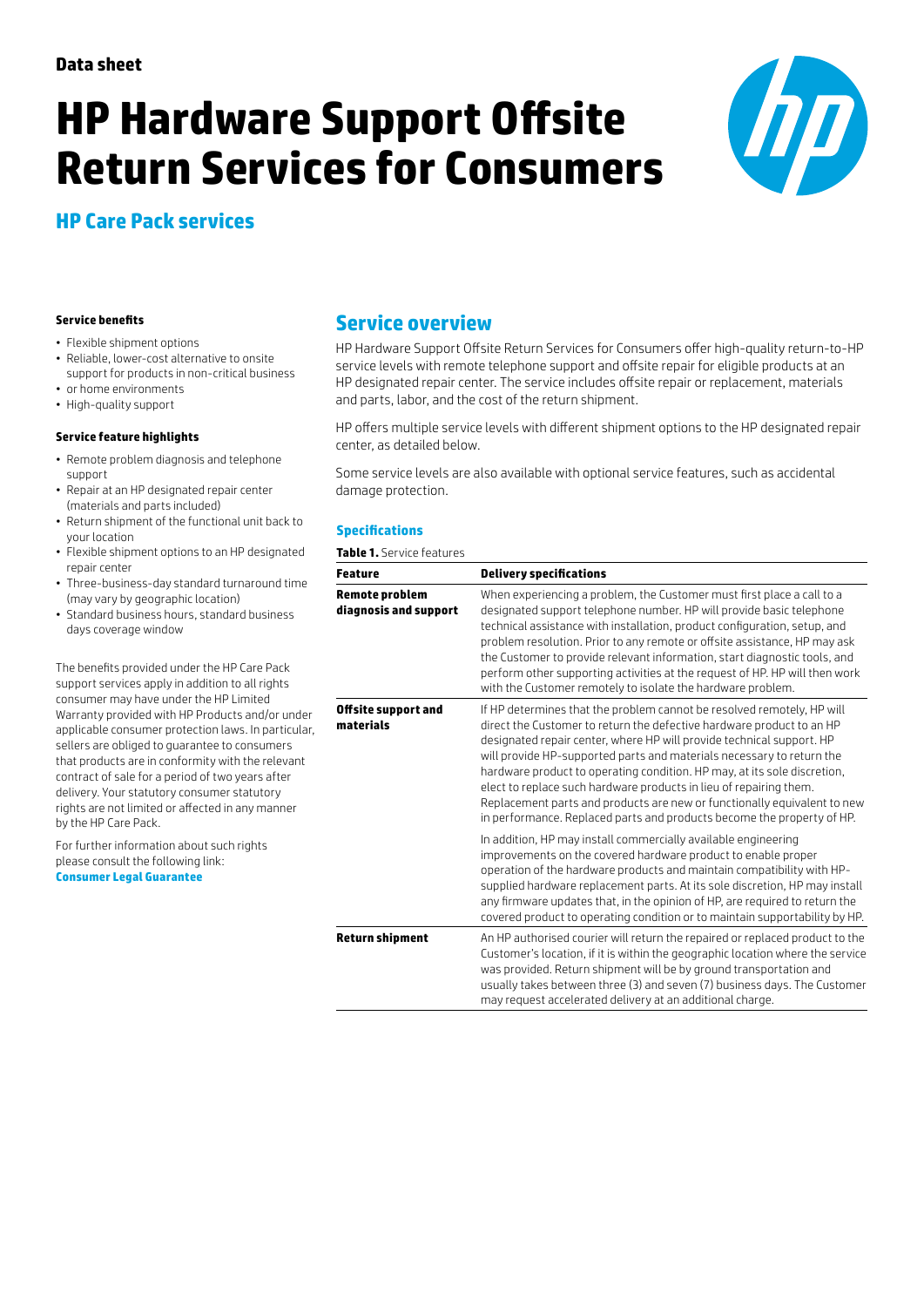| <b>Shipment to the</b> | Depending on the purchased service level, HP offers different shipment options                                                                                                                                                                                                                                                                                                                                                                                                                                                                                                                                                                                                                                                                                                                                                                                                                                                                                                                                       |
|------------------------|----------------------------------------------------------------------------------------------------------------------------------------------------------------------------------------------------------------------------------------------------------------------------------------------------------------------------------------------------------------------------------------------------------------------------------------------------------------------------------------------------------------------------------------------------------------------------------------------------------------------------------------------------------------------------------------------------------------------------------------------------------------------------------------------------------------------------------------------------------------------------------------------------------------------------------------------------------------------------------------------------------------------|
| <b>HP</b> designated   | for delivering the defective product to the HP designated repair center:                                                                                                                                                                                                                                                                                                                                                                                                                                                                                                                                                                                                                                                                                                                                                                                                                                                                                                                                             |
| repair center          | . Delivery by the Customer: With this option, the Customer is responsible<br>for delivering the defective product to the HP designated repair center.<br>The Customer must ensure that the product is appropriately packaged for<br>the chosen method of delivery. Delivery can be in person or by a locally<br>available commercial delivery service.                                                                                                                                                                                                                                                                                                                                                                                                                                                                                                                                                                                                                                                               |
|                        | . Pickup by HP: An HP authorised courier will pick up the defective product<br>at the Customer's location, if the pickup location is within the geographic<br>location where the service will be provided, and deliver it to the HP<br>designated repair center. It is the Customer's responsibility to appropriately<br>package and prepare the product for courier pickup. Service requests must<br>be received before 12:00 p.m. local time to activate same-day pickup. All<br>other service requests will be scheduled for next-business-day pickup.                                                                                                                                                                                                                                                                                                                                                                                                                                                            |
| <b>Turnaround time</b> | Turnaround time for this service will be three (3) HP business days for<br>eligible locations, except in cases of intermittent failures and non-<br>availability of parts, which may require additional repair time. Turnaround<br>time is measured in elapsed business days from the time the defective<br>product is received by HP until the time the repaired or replaced product<br>is ready to be shipped back to the Customer. Received by HP means<br>(depending on shipment option used) that either: (1) picked up at the<br>Customer's site by an HP authorised courier or (2) received during HP<br>business hours at the HP designated repair center, if delivered or shipped<br>by the Customer. Turnaround time does not include the time the repaired or<br>replaced product is in transit back to the Customer. If the defective product<br>is received at the HP designated repair center after 5:00 p.m. local time, the<br>three-business-day turnaround time starts with the next business day. |
|                        | The three-business-day turnaround time is not available in all geographic<br>locations and may be longer outside metropolitan areas.                                                                                                                                                                                                                                                                                                                                                                                                                                                                                                                                                                                                                                                                                                                                                                                                                                                                                 |
| <b>Coverage window</b> | The coverage window specifies the time during which the described services<br>are delivered offsite or remotely. Service is available between 8:00 a.m. and<br>5:00 p.m. local time, Monday through Friday excluding HP holidays (may<br>vary by geographic location).                                                                                                                                                                                                                                                                                                                                                                                                                                                                                                                                                                                                                                                                                                                                               |

#### **Table 2.** Optional service features

| <b>Feature</b>                  | <b>Delivery specifications</b>                                                                                                                                                                                                                                                                                                                                          |
|---------------------------------|-------------------------------------------------------------------------------------------------------------------------------------------------------------------------------------------------------------------------------------------------------------------------------------------------------------------------------------------------------------------------|
| Accidental damage<br>protection | For eligible products, specific service levels may be offered with<br>accidental damage protection. Where accidental damage protection<br>applies, the Customer receives protection against accidental damage to<br>the covered hardware product as part of this service.                                                                                               |
|                                 | Accidental damage is defined as physical damage to a product caused<br>by or resulting from a fortuitous incident. Covered perils include non-<br>intentional liquid spills in or on the unit, drops, falls, and electrical surge.<br>This includes damaged or broken liquid crystal displays (LCDs), or broken<br>parts.                                               |
|                                 | Accidental damage protection does not cover theft, loss, fires, damage<br>caused by a vehicle accident or act of God, normal wear, consumables,<br>intentional acts of damage, or other exclusions, as detailed in the<br>"Service limitations" section. Major parts replacement is subject to<br>certain limitations as detailed in the "Service limitations" section. |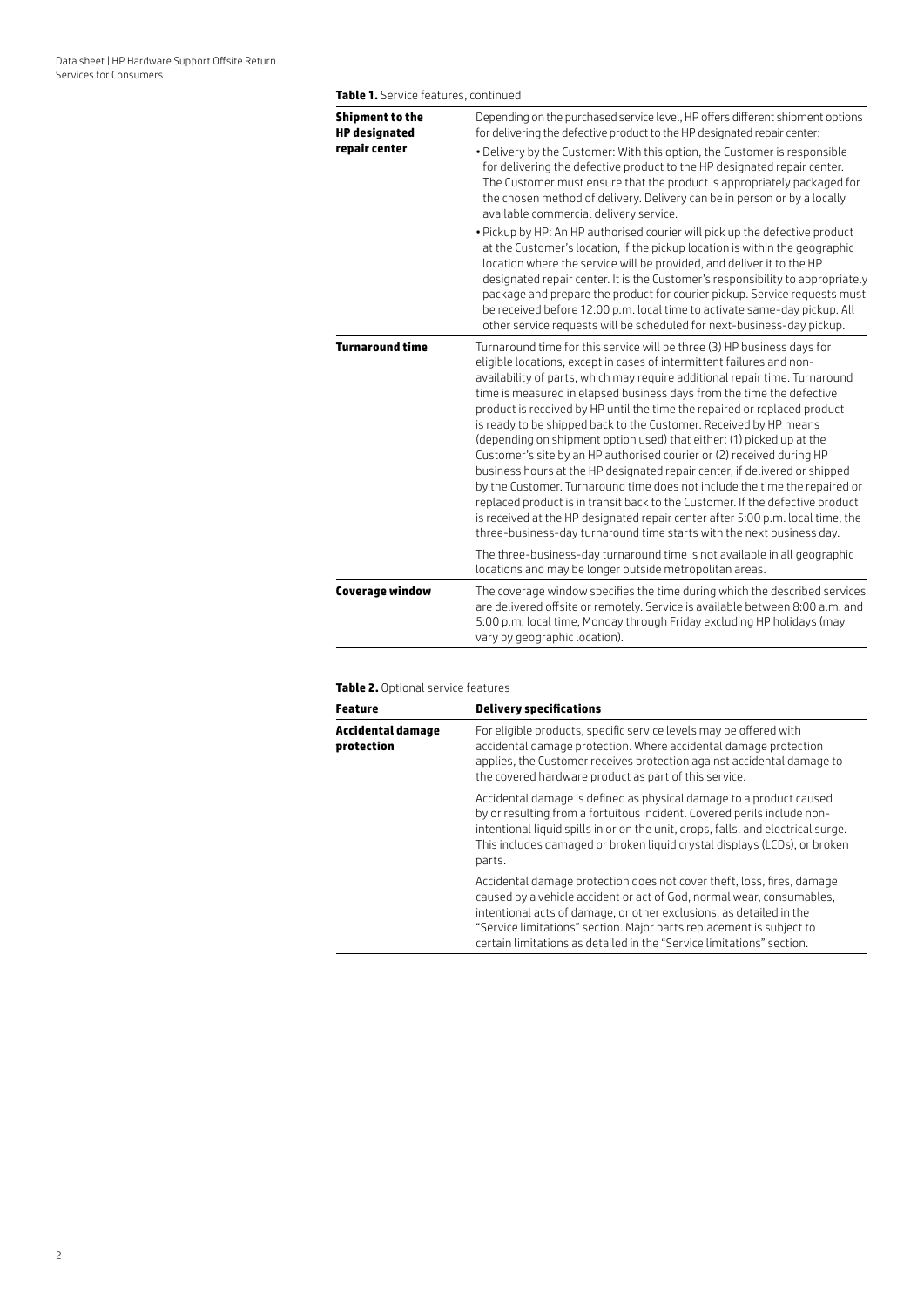#### **Table 3.** Service-level options

Not all service-level options are available on all products. The service-level options the Customer has chosen will be specified in the Customer's contract documentation.

| <b>Option</b>                          | <b>Delivery specifications</b>                                                                                                                                                                                                                                                                                                                                                                                                                                                                                                                                                                                                                                                                                                                                                                                                                                |
|----------------------------------------|---------------------------------------------------------------------------------------------------------------------------------------------------------------------------------------------------------------------------------------------------------------------------------------------------------------------------------------------------------------------------------------------------------------------------------------------------------------------------------------------------------------------------------------------------------------------------------------------------------------------------------------------------------------------------------------------------------------------------------------------------------------------------------------------------------------------------------------------------------------|
| <b>HP Return Service</b>               | HP provides a return service that includes repair or replacement and<br>return of the defective product, including all parts, labor, and freight.<br>By selecting the HP Return Service option, the Customer assumes<br>responsibility for packaging and shipping or delivering the defective<br>product to an HP designated repair center.                                                                                                                                                                                                                                                                                                                                                                                                                                                                                                                   |
|                                        | HP will return the repaired or replaced product to the Customer's site, if it<br>is within the geographic location where the service is provided. Turnaround<br>time for this service will be three (3) HP business days for eligible locations,<br>except in cases of intermittent failure, which may require additional repair<br>time. Turnaround time is measured in elapsed business days from the time<br>the product is received at an HP designated repair center until the time<br>the repaired or replaced product is ready to be returned to the Customer.<br>Turnaround time does not include the time required to return ship the<br>repaired or replaced product. The Customer may request expedited return<br>shipment for an additional charge, which will be billed to the Customer.                                                         |
|                                        | The Customer may call the HP Customer Support Center between 8:00 a.m.<br>and 5:00 p.m. local time, Monday through Friday, excluding HP holidays.<br>Extended telephone support may be available for selected products (times<br>may vary by geographic location).                                                                                                                                                                                                                                                                                                                                                                                                                                                                                                                                                                                            |
| <b>HP Pickup and Return</b><br>Service | HP provides a door-to-door service that includes pickup, repair, or<br>replacement of the defective product, and return of the operational product.<br>Turnaround time for this service will be three (3) HP business days for<br>eligible locations, except in cases of intermittent failures, which may require<br>additional repair time. Turnaround time is measured in elapsed business<br>days from the time the product is picked up at the Customer's site, if it is<br>within the geographic location where the service is provided, until the time<br>the repaired product is ready to be returned to the Customer. Turnaround<br>time does not include the time required to return ship the repaired or<br>replaced product. The Customer may request expedited return shipment for<br>an additional charge, which will be billed to the Customer. |
|                                        | The Customer may call the HP Customer Support Center between 8:00 a.m.<br>and 5:00 p.m. local time, Monday through Friday, excluding HP holidays.<br>Service requests must be received before 12:00 p.m. local time to activate<br>same-day pickup. All other calls will be scheduled for next-business-day<br>pickup. Extended telephone support may be available for selected products<br>(times may vary by geographic location).                                                                                                                                                                                                                                                                                                                                                                                                                          |

### **Coverage**

All standard accessories included with the HP base unit part number and all HP supplied internal components, such as HP Jetdirect cards, memory, and CD-ROM drives, are covered under this service.

Additionally, external accessories limited to the HP branded mouse, keyboard, and AC power included with the main product or purchased together with main product are covered.

Not covered under this service are items such as, but not limited to:

- Consumables including, but not limited to, customer-replaceable batteries and Tablet PC pens
- •Maintenance kits, carrying cases, and other supplies
- Non-HP devices
- Accessories purchased in addition to the base unit, such as cradles, docking stations, and port replicators
- Any product previously repaired by an unauthorised technician or user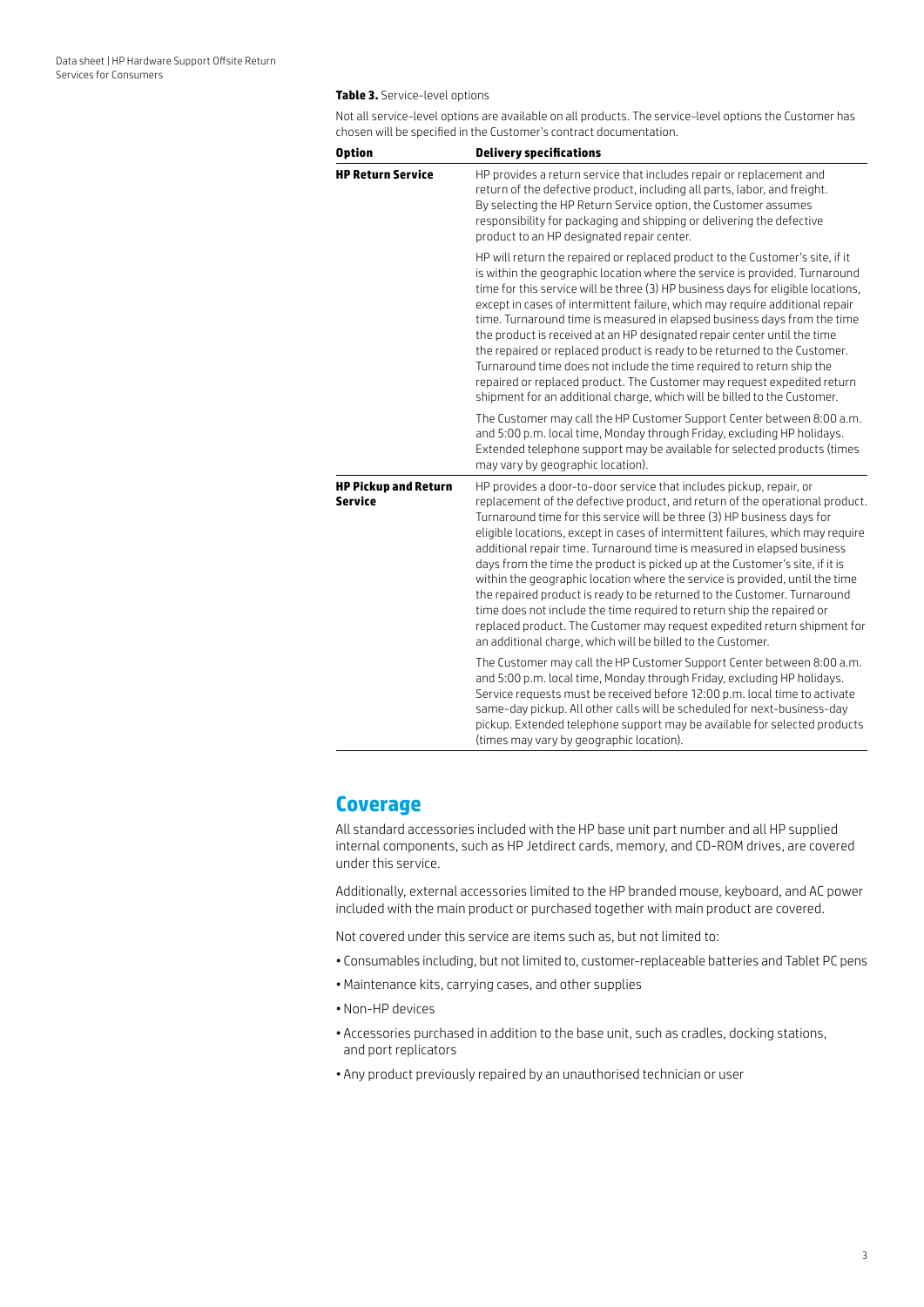## **Customer responsibilities**

In cases where the Customer does not act upon the Customer responsibilities as stated below, HP or an HP authorised service provider will not be obligated to deliver the services as described.

The Customer or HP Authorised Representative must register the hardware product to be supported within 10 days of purchase of this service, using the registration instructions within the Care Pack or the email document provided by HP, or as otherwise directed by HP. In the event that a covered product changes location, registration (or a proper adjustment to existing HP registration) is to occur within 10 days of the change.

Upon HP request, the Customer will be required to support HP's remote problem resolution efforts. The Customer will:

- Provide all information necessary for HP to deliver timely and professional remote support and to enable HP to determine the level of support eligibility
- Start self-tests and install and run other diagnostic tools and programs
- Perform other reasonable activities to help HP identify or resolve problems, as requested by HP

The Customer must ensure that the product is appropriately packaged and prepared for pickup or the chosen method of delivery or shipment to the HP designated repair center. HP may require the Customer to include a printout of any previously conducted self-test results together with the defective product.

It is the Customer's responsibility to remove all personal and/or confidential data from the defective product before it is returned to an HP designated location for repair or replacement; HP is not responsible for data stored on the returned product.

## **Service limitations**

Activities such as, but not limited to, the following are excluded from this service:

- Backup, recovery, and support of the operating system, other software, and data
- Troubleshooting for interconnectivity or compatibility problems
- Services required due to failure of the Customer to incorporate any system fix, repair, patch, or modification provided to the Customer by HP
- Services required due to failure of the Customer to take avoidance action previously advised by HP
- Services that, in the opinion of HP, are required due to unauthorised attempts by non-HP personnel to install, repair, maintain, or modify hardware, firmware, or software
- Services that, in the opinion of HP, are required due to improper treatment or use of the product
- User preventive maintenance

#### **Exclusions to the accidental damage from handling service feature option**

Eligibility for purchase of the accidental damage from handling service feature requires the product to be covered by a factory warranty or a warranty extension service with a coverage duration equal to or longer than the accidental damage protection service. The accidental damage from handling service feature provides protection for operational or mechanical failure caused by an accident from handling that occurs in the course of the normal intended use of the product. It does not cover the following situations and damage due to:

- Normal wear and tear; change in colour, texture, or finish; gradual deterioration; rust; dust; or corrosion
- Fire, a vehicular or homeowner's accident, act of nature (natural disasters such as flooding), or any other peril originating from outside the product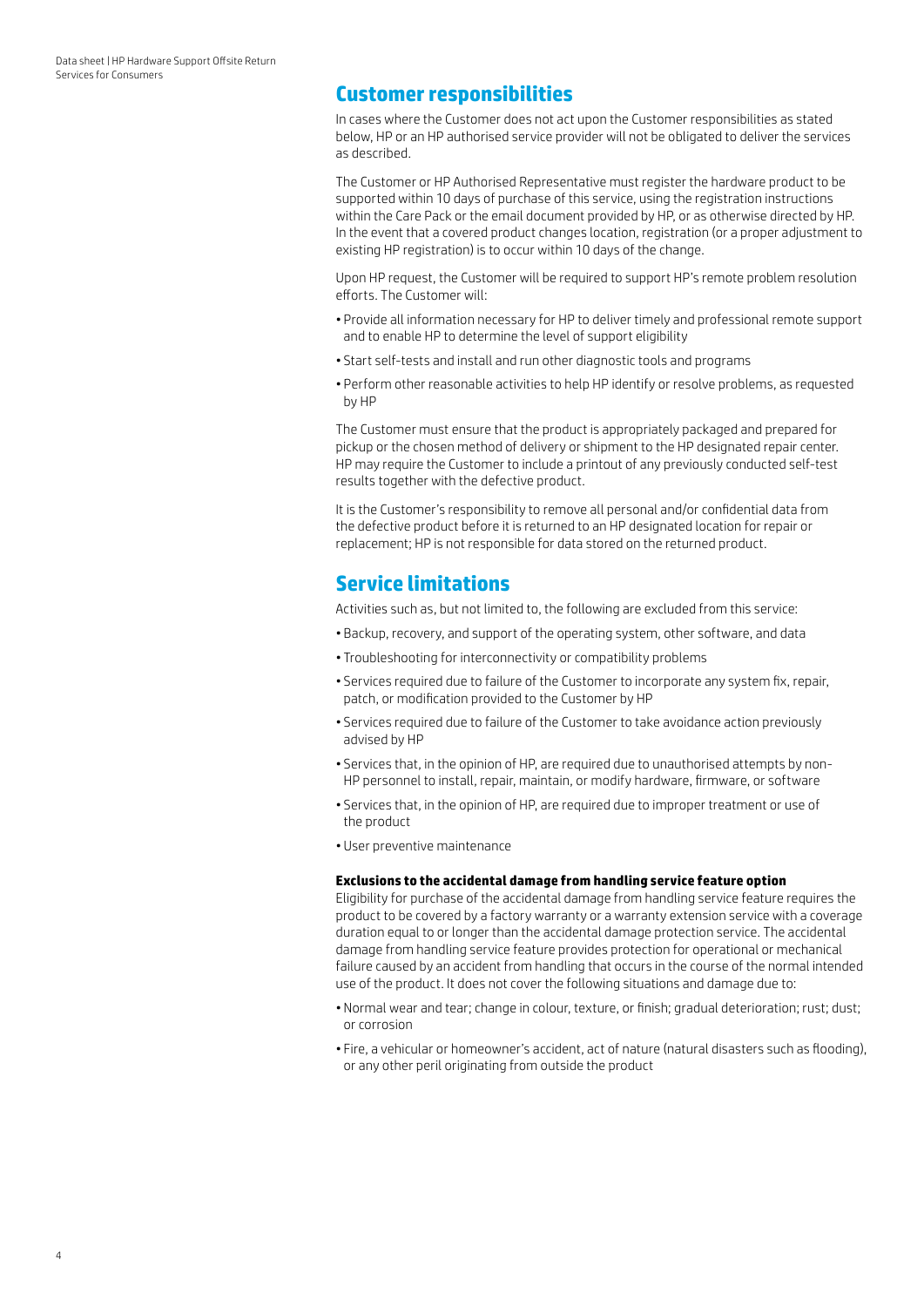- Exposure to weather conditions or environmental conditions that are outside of HP specifications, exposure to hazardous (including biohazardous) materials, biological fluids, operator negligence, misuse, mishandling, improper electrical power supply, unauthorised repairs or attempts to repair, improper and unauthorised equipment modifications, attachments or installation, vandalism, animal or insect damage or infestation, defective batteries, battery leakage, lack of manufacturer-specified maintenance (including the use of inappropriate cleansers)
- Error in product design, construction, programming, or instructions
- •Maintenance, repair, or replacement necessitated by loss or damage resulting from any cause other than normal use, storage, and operation of the product in accordance with the manufacturer's specifications and owner's manual
- Theft, loss, mysterious disappearance, or misplacement
- Data loss or corruption; business interruptions
- Fraud (including, but not limited to, incorrect, misleading, erroneous, or incomplete disclosure of how the equipment was damaged to the Customer's adjudicator, the servicer, or HP)
- Accidental or other damage to the product that is cosmetic in nature, meaning damage that does not impact operation and functioning of the computer
- Computer monitor screen imperfections including, but not limited to, 'burn-in' and missing pixels, caused by normal use and operation of the product
- Damage to product(s) whose serial numbers are removed or altered
- Damage or equipment failure that is covered by manufacturer's warranty, recall, or factory bulletins
- Damage caused during the Customer's shipment of the covered product to or from another location
- Damage to hardware, software, media, data, etc., stemming from causes including, but not limited to, viruses; application programs; network programs; upgrades; formatting of any kind; databases; files; drivers; source code; object code or proprietary data; any support, configuration, installation, or reinstallation of any software or data; or use of damaged or defective media
- Any and all pre-existing conditions that occurred (i.e., took place) prior to the purchase date of the HP Care Pack service
- Product obsolescence
- Any equipment relocated outside the country of purchase and not covered by a Travel + Accidental Damage Protection HP Care Pack
- Damaged or defective LCD screens when the failure is caused by abuse or is otherwise excluded herein
- •Intentional damage that results in a cracked or damaged computer display screen or damaged monitor
- Damage due to police action, undeclared or declared war, nuclear incident, or terrorism
- Alteration or modification of the covered product in any way
- Unexplained or mysterious disappearance and any willful act to cause damage to the covered product